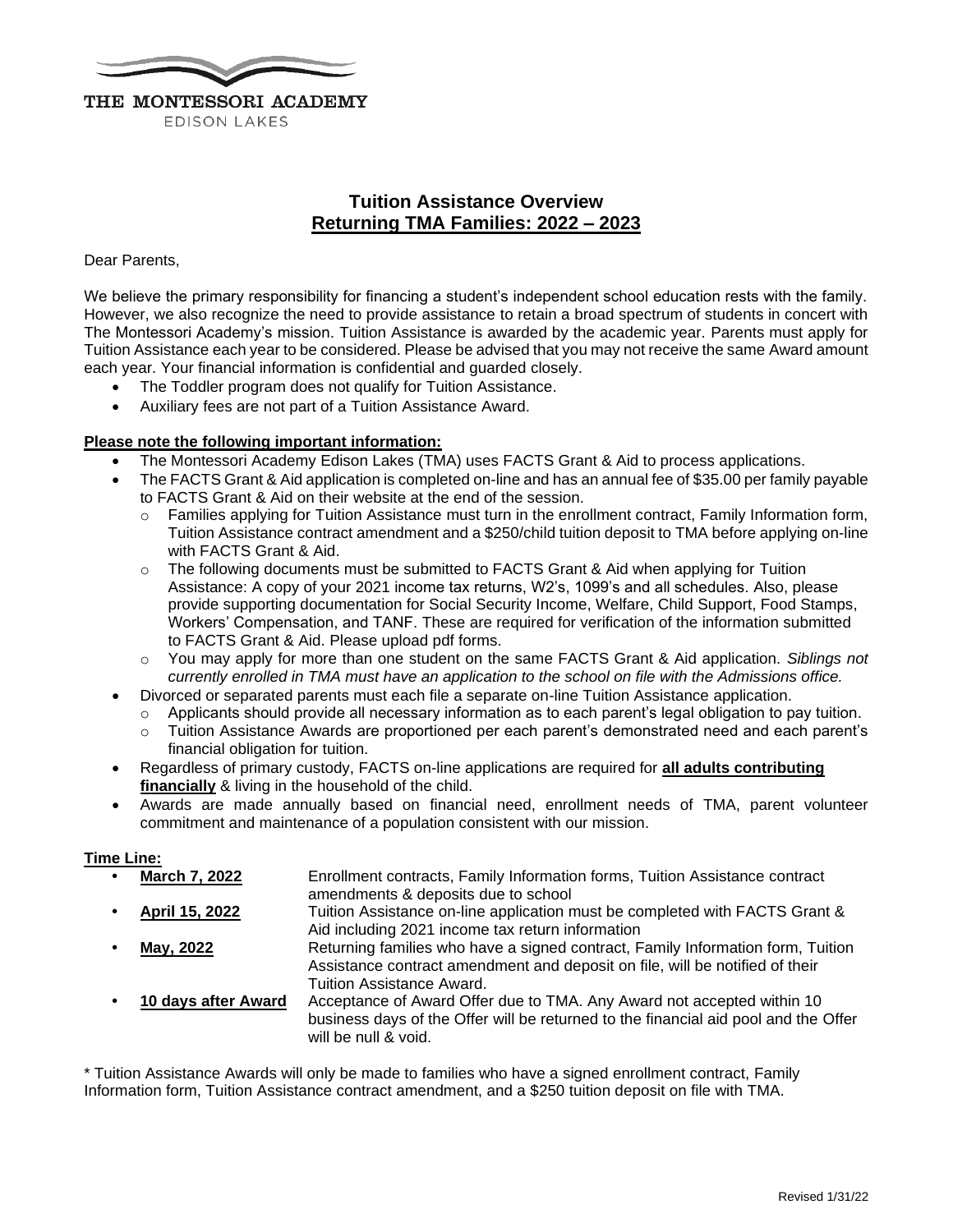## **FACTS Grant & Aid On-line application process**

#### **Overview:**

The Montessori Academy uses FACTS Grant & Aid to process applications. FACTS Grant & Aid will be the standard submission format for all applications.

FACTS Grant & Aid does not decide whether Tuition Assistance will be given or how much to give; rather FACTS Grant & Aid provides a need-based Tuition Assistance analysis service which includes a recommendation of what a family should reasonably contribute toward tuition. All information from FACTS Grant & Aid is kept confidential.

Results are reviewed by the Financial Aid Committee which makes recommendations based on next year's budget. Upon approval by the Committee, Tuition Assistance Offers are then sent to families.

#### **Instructions:**

To start the process, please log onto the FACTS Grant & Aid site at:

<https://online.factsmgt.com/signin/4DT7V>

- As a reminder, you must reapply each year.
- The application process is self-guided. You may navigate in and out of the program allowing you to partially complete an application and go back to it at another time. Online e-mail and a 24/7 helpline is provided. Please do not call the school with questions.
- After completing the online application, you will be required to upload your 2021 tax returns for both state and federal taxes with all schedules, 1099's and W-2's to FACTS Grant & Aid. Also, please provide supporting documentation for Social Security Income, Welfare, Child Support, Food Stamps, Workers' Compensation, and TANF. These are required for verification of the information submitted to FACTS Grant & Aid. Please upload pdf forms, with a size less than 20 MB (include applicant ID). Please do NOT use your mobile device to photo copy required documentation due to problems with legibility.
- The online submission deadline for all applications, including tax return information, is April 15, 2022.
- Applications with incomplete information cannot be processed by FACTS, and will not be considered by the Tuition Assistance Committee until complete information is submitted.
- Submitting false or deliberately misleading information is grounds for immediate revocation of any Tuition Assistance Offers, Awards, and Agreements; and will result in a **permanent** ban on applying for any future Tuition Assistance.
- Contact the Finance Office at The Montessori Academy Edison Lakes with questions: mjun@tmael.org.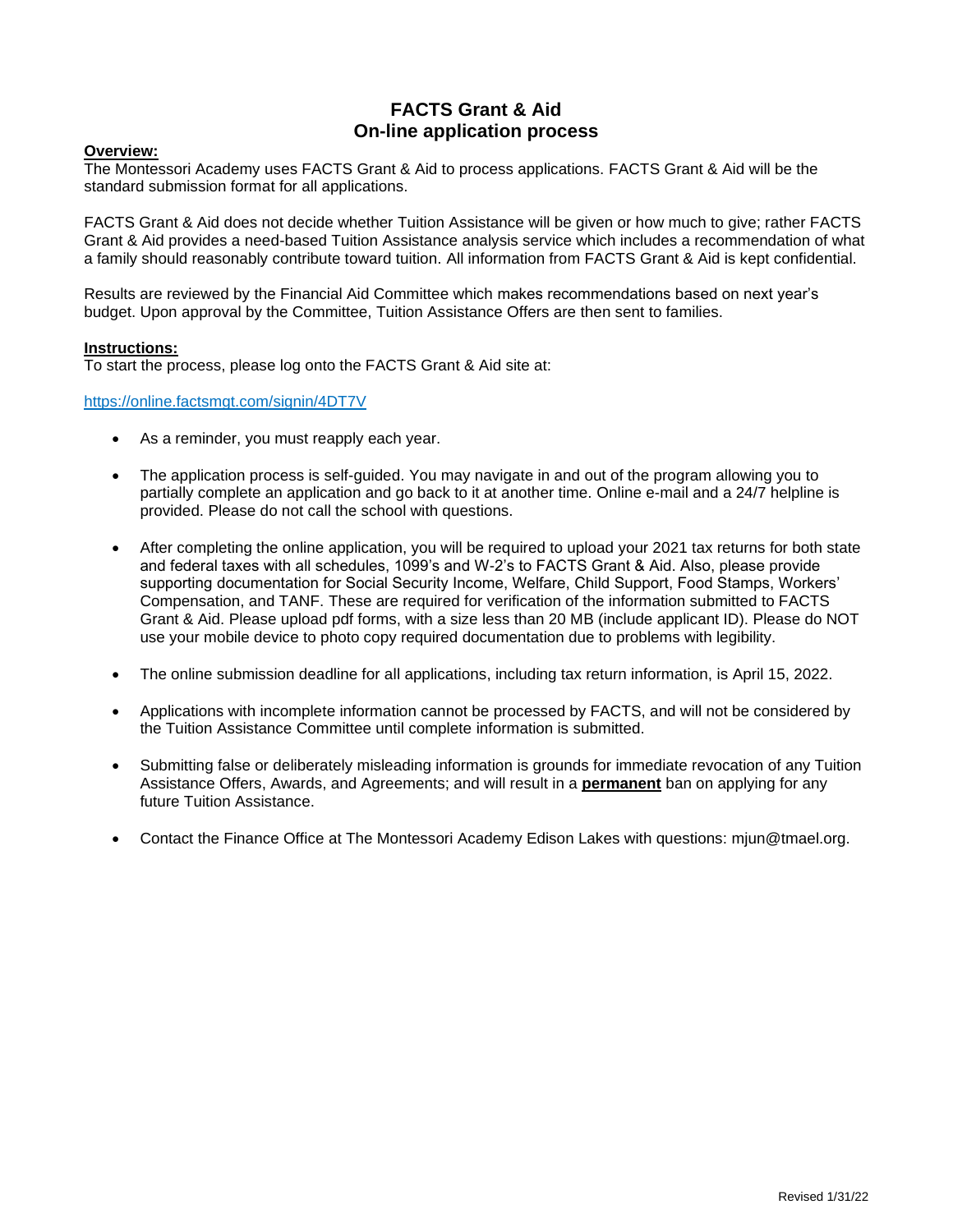

EDISON LAKES

## **Tuition Assistance Contract Amendment**

I/We are applying for Tuition Assistance for the 2022 - 2023 school year.

#### **Family Information**

Children for whom aid is being requested:

|                                                            | <b>Mother</b> | <b>Father</b> |
|------------------------------------------------------------|---------------|---------------|
| Name                                                       |               |               |
| Home Address                                               |               |               |
| Home Phone<br>Cell Phone<br>Email address                  |               |               |
| Occupation                                                 |               |               |
| Place of Employment                                        |               |               |
| <b>Business Address</b>                                    |               |               |
| <b>Business Phone</b>                                      |               |               |
| Name and Address to which<br>correspondence should be sent |               |               |

|                                    | Married             | Divorced   | Separated    |
|------------------------------------|---------------------|------------|--------------|
| <b>Marital Status</b>              | Never Married       | Widowed    | Other        |
|                                    | <b>Both Parents</b> | Father     | Mother       |
| Children(s) Principal<br>Residence | Stepfather          | Stepmother | Grandparents |
|                                    | Other               |            |              |
|                                    |                     |            |              |

• If parents are divorced or separated, please state financial obligation of the non-custodial parent. If the non-custodial parent claims no financial responsibility, or limited financial responsibility for education expense, submit appropriate documentation, such as a court decree. Tuition Assistance Awards are proportioned per each parent's demonstrated need and each parent's financial obligation for tuition. Regardless of primary custody, FACTS on-line applications are required for **all adults contributing financially** & living in the household of the child. Incomplete submissions cannot be processed.